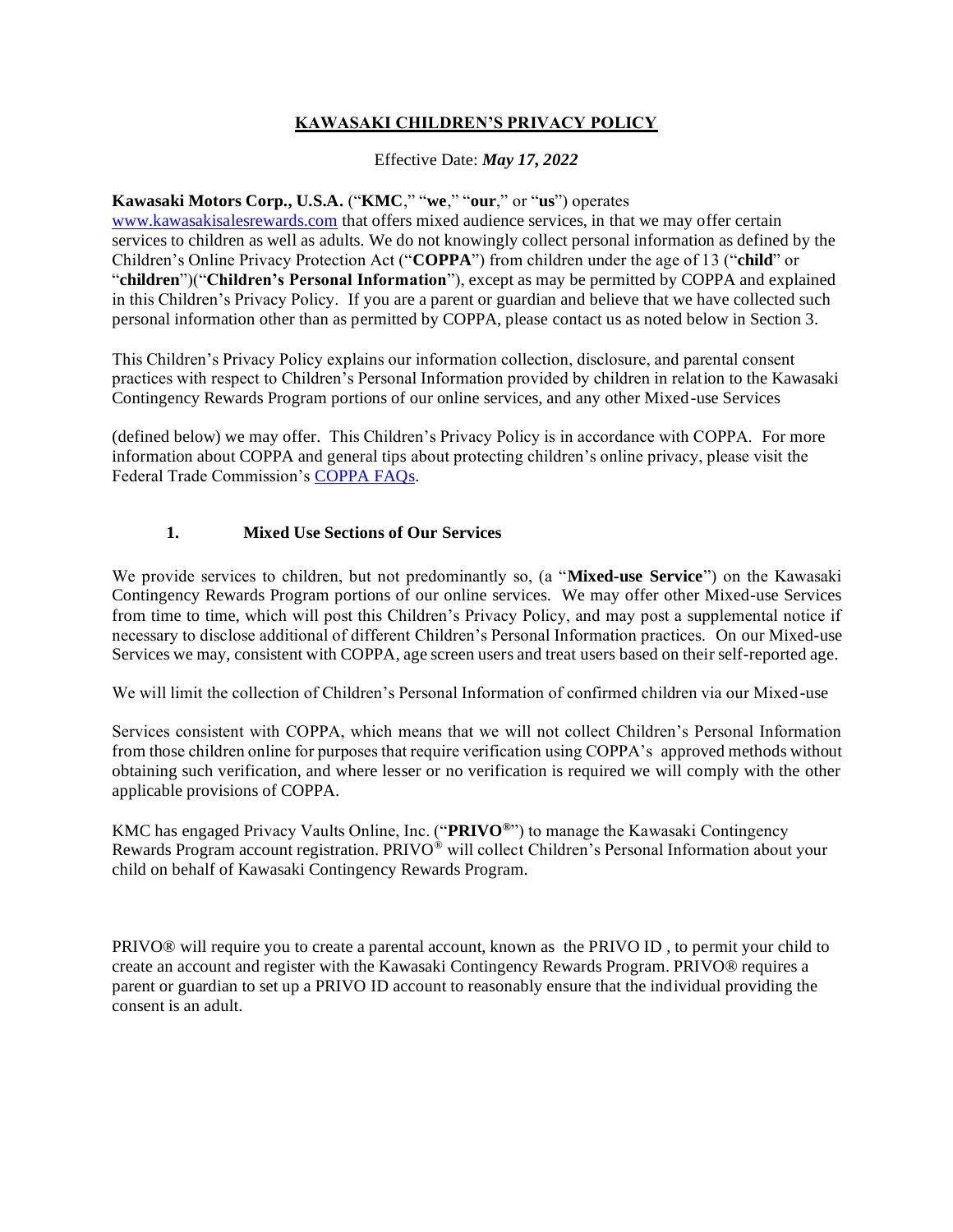To set up a parental account,  $PRIVO^{\circledast}$  may collect the parent's (or guardian's) first name, last name, mailing address, phone number, date of birth, gender, email address, and secret question (as a reminder for a forgotten password). Additionally, the parent or guardian will be asked to verify his or her identity.

# **2. Collection and Use of Children's Personal Information**

Once KMC has obtained verifiable parental consent, KMC will ask the child for Children's Personal

Information that is reasonably necessary for the child to register and participate in the Kawasaki

Contingency Program or other KMC online activities. We do not condition a child's participation the Kawasaki Contingency Rewards Program, or other Mixed-use Services, on the child's disclosure of more

Children's Personal Information than is reasonably necessary to participate in the Kawasaki Contingency Rewards Program or other applicable activity.

Types of Children's Personal Information the child may provide us online via our Mixed-use Services may include, where reasonable necessary to engage in an applicable program activity (such as to receive messages and shipments): name, shipping address, phone number, email address, gender, shirt size, username and password, and ownership information of products sold by KMC. Parents may also provide us other information, such as the child's Social Security Number for the purposes of completing the child's application for a Kawasaki Contingency Rewards MasterCard™ and tax reporting of rewards, but information provided directly by the parent is not subject to COPPA, excepting as submitted for COPPA required parent verification. See our Online Privacy Policy, which is available at www.kawasakisalesrewards.com/KawasakiPrivacyPolicy.aspx, for our online data practices beyond what is governed by COPPA and this Children's Privacy Policy, such as parents' or non-children's' Kawasaki Contingency Rewards activities.

We may use the Children's Personal Information collected from identified children through the Kawasaki Contingency Rewards Program registration (1) to inform Program members (which may be deemed to include the parent of a child member) of products and service, and special offers; and (2) for members to participate in special member only events such as races. This may include informing children and parents about future Kawasaki Contingency Rewards Program promotions, sweepstakes, contests, and other marketing activities.

## **3. Parental Choices and Controls**

We allow parents (or guardians) to manage their child's account, including opt-in preferences, by clicking

"Parents Manage Accounts" on the Kawasaki Contingency Rewards Program website, or sign in with your PRIVO ID ., Parents or guardians will be able to alter permissions, access the Children's Personal Information that PRIVO® has collected about their child, correct factual errors in such information, request to have this information deleted (subject to our retention rights under applicable law) and/or exercise other choices. To protect the privacy and security of Kawasaki Contingency Rewards Program online, PRIVO® may take reasonable steps to verify the identity of the parent or guardian before granting the parent or guardian access to the personal information that we or they collect and maintain about the